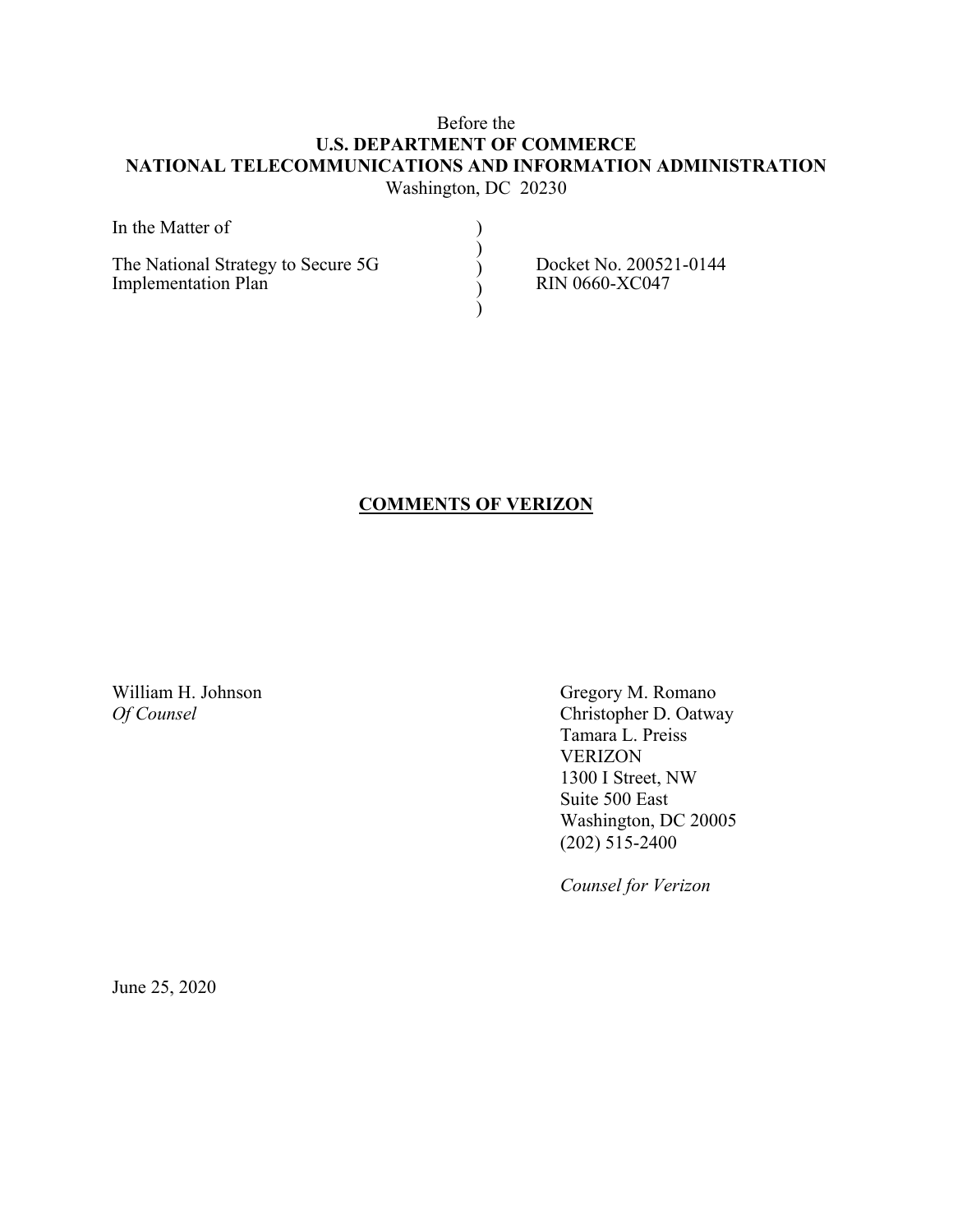# **TABLE OF CONTENTS**

| $\mathbf{I}$ . | WIDESPREAD AND SUCCESSFUL 5G DEPLOYMENT DEPENDS ON ACCESS TO<br>LARGE SWATHS OF SPECTRUM AND SMART POLICIES THAT FOSTER NEXT- |
|----------------|-------------------------------------------------------------------------------------------------------------------------------|
|                | A. Spectrum – Especially Mid-Band Spectrum – Is Critical to the Deployment of                                                 |
|                | B. Smart 5G-Friendly Infrastructure Policies are Equally Important to the                                                     |
| II.            | THE U.S. GOVERNMENT SHOULD LEVERAGE PRIVATE SECTOR ADVANCES TO                                                                |
|                |                                                                                                                               |
|                | B. U.S. Government 5G Initiatives and Procurement Authority Should Advance                                                    |
| HL.            | U.S. POLICY AT HOME AND ABROAD SHOULD PROMOTE VENDOR DIVERSITY                                                                |
|                | A. A Diverse Bench of Trusted, Global 5G Vendors Is Critical to U.S. Economic                                                 |
|                | B. Open RAN Holds Promise, But Is Not By Itself Sufficient to Promote Diversity                                               |
|                |                                                                                                                               |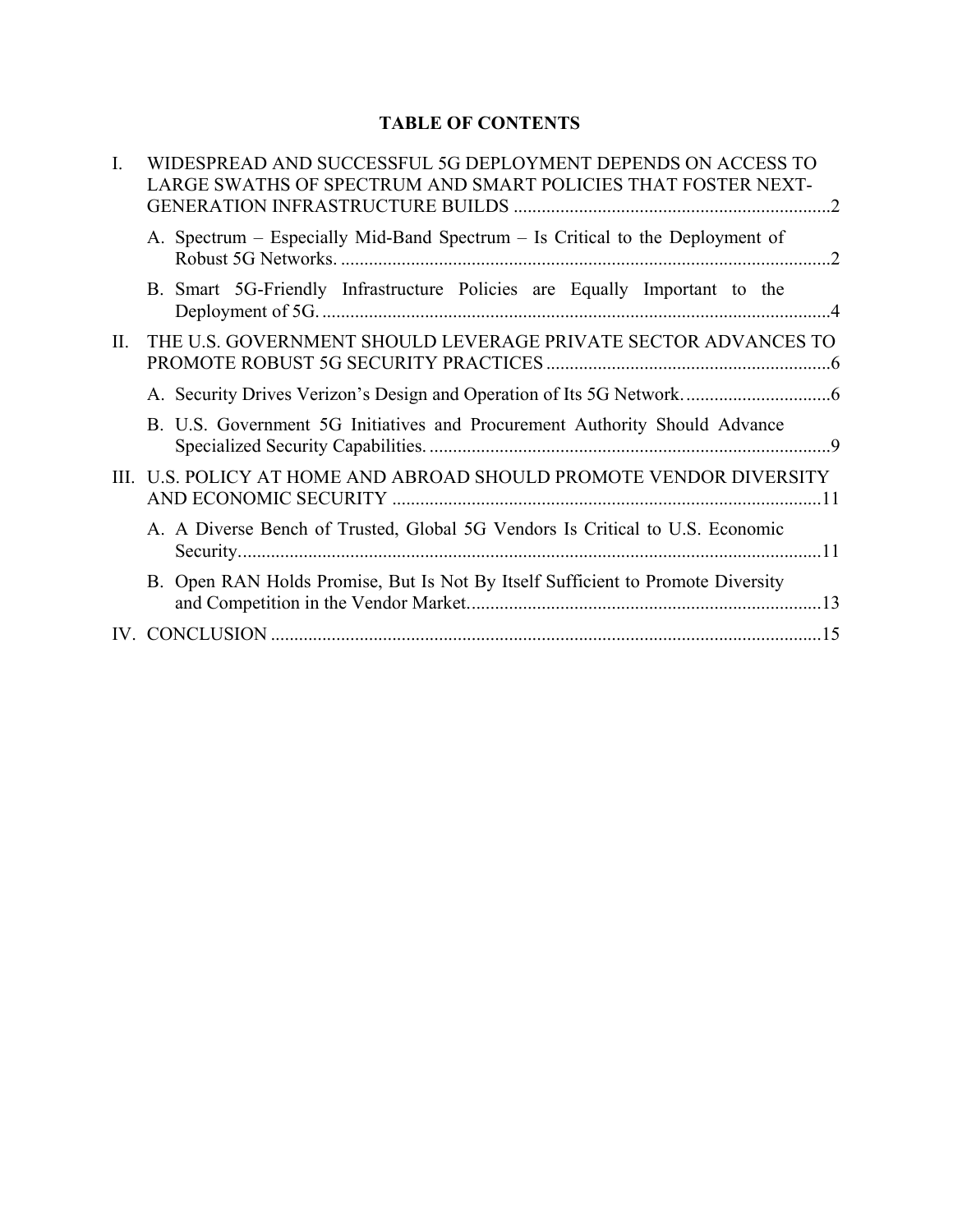### Before the **U.S. DEPARTMENT OF COMMERCE NATIONAL TELECOMMUNICATIONS AND INFORMATION ADMINISTRATION**  Washington, DC 20230

)  $\tilde{ }$  $\tilde{ }$  $\tilde{ }$  $\tilde{ }$ 

In the Matter of

l.

The National Strategy to Secure 5G Implementation Plan

Docket No. 200521-0144 RIN 0660-XC047

### **COMMENTS OF VERIZON**

As we noted at the time, the Administration's call last year for a comprehensive spectrum strategy was both timely and necessary.<sup>1</sup> We called for policies to help facilitate a successful 5G revolution and cement the United States' position as a wireless leader for generations to come. More than a year later, much work has been done, and much remains. We welcome the opportunity to provide input to inform the development of an Implementation Plan for the National Strategy to Secure  $5G<sup>2</sup>$  U.S. consumers, workers, and the U.S. economy will benefit from tremendous innovation and capital investment if the Administration seizes the opportunity to implement policies that promote robust 5G deployment of equipment manufactured by a trusted bench of competitive vendors.

<sup>&</sup>lt;sup>1</sup> Comments of Verizon, Docket No. 181130999-8999-01, RIN 0660-XC044, at 1 (filed Jan. 22, 2019).

<sup>2</sup> National Telecommunications and Information Administration, *The National Strategy to Secure 5G Implementation Plan*, Notice; Request for Public Comments, Docket No. 200521– 0144, 85 Fed. Reg. 32016 (May 28, 2020) ("Notice").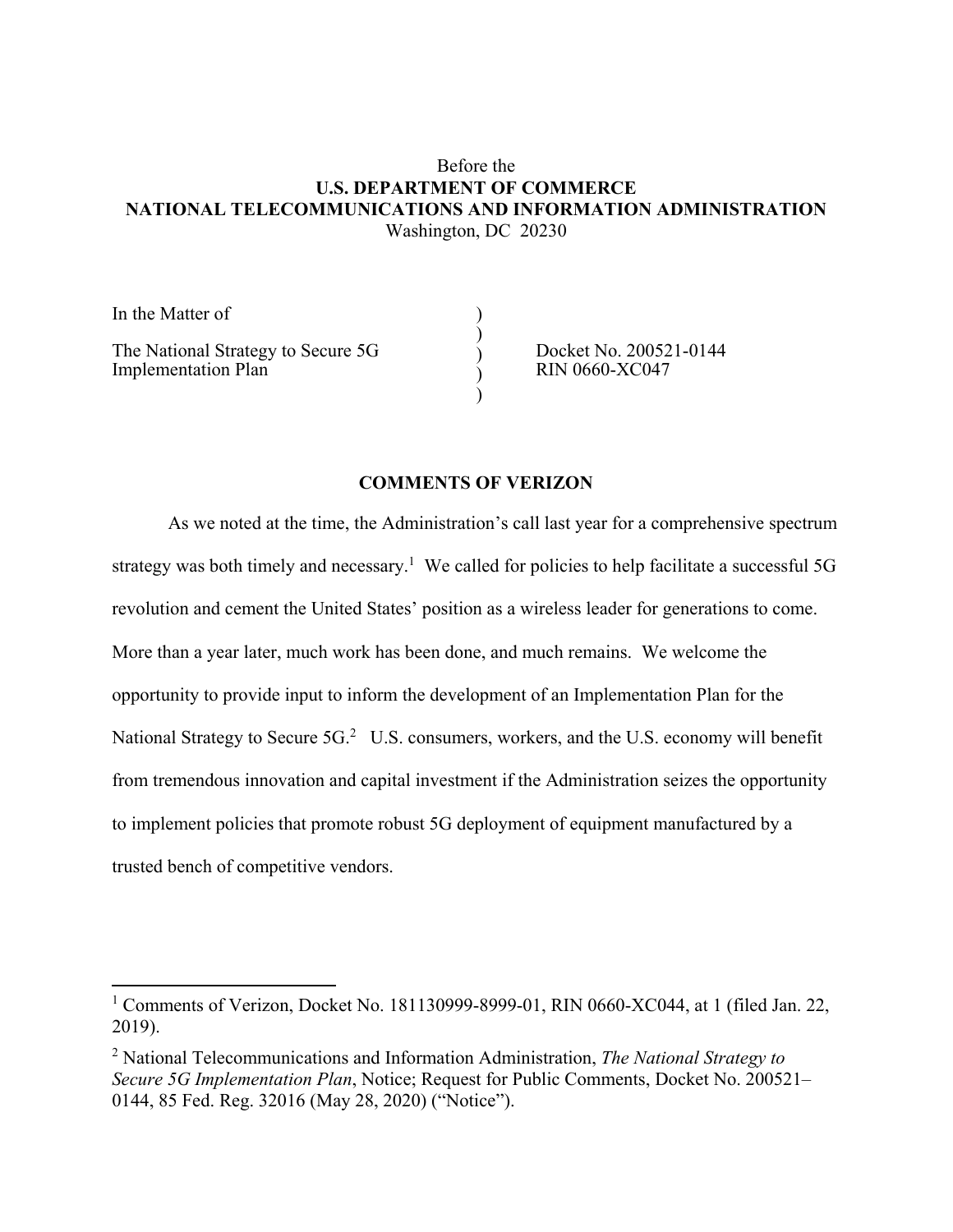Because spectrum – especially mid-band spectrum – is critical to successful 5G deployment, it is crucial that the Administration work with the Federal Communications Commission ("FCC") to repurpose and license additional spectrum. Also important to promoting the United States' 5G competitiveness are policies that continue to remove roadblocks to deploying 5G infrastructure, so that Verizon and other service providers can efficiently and effectively spend the tens of billions of dollars on capital investment to which we have committed. The Administration also should view cybersecurity as a market differentiator, which means abandoning "lowest price technically acceptable" procurement policies and working with industry on cutting-edge security opportunities such as "Zero Trust Architecture." And economic security should be the centerpiece of the Administration's domestic and foreign policies: the Administration, in conjunction with like-minded countries around the globe, should help ensure that service providers both in the United States and abroad will continue to have a robust, competitive bench of trusted vendors.

### **I. WIDESPREAD AND SUCCESSFUL 5G DEPLOYMENT DEPENDS ON ACCESS TO LARGE SWATHS OF SPECTRUM AND SMART POLICIES THAT FOSTER NEXT-GENERATION INFRASTRUCTURE BUILDS**

## **A. Spectrum – Especially Mid-Band Spectrum – Is Critical to the Deployment of Robust 5G Networks.**

Verizon is the leader in 5G, building the most powerful 5G experience across the nation.

We were first to deploy 5G in the United States in 2018, with our 5G Home internet service in parts of multiple cities.<sup>3</sup> And our 5G Ultra Wideband mobile service delivers ultra-fast speeds that are ten times faster than some other  $5G$  networks.<sup>4</sup> It also provides massive network

 $\overline{a}$ 

<sup>3</sup> *See* Verizon, *When will Verizon have 5G?* (Dec. 5, 2019), https://www.verizon.com/about/ourcompany/5g/when-will-verizon-have-5g.

<sup>4</sup> Verizon, *There's 5G. Then there's Verizon 5G*, https://www.verizon.com/5g/ (last visited June 8, 2020).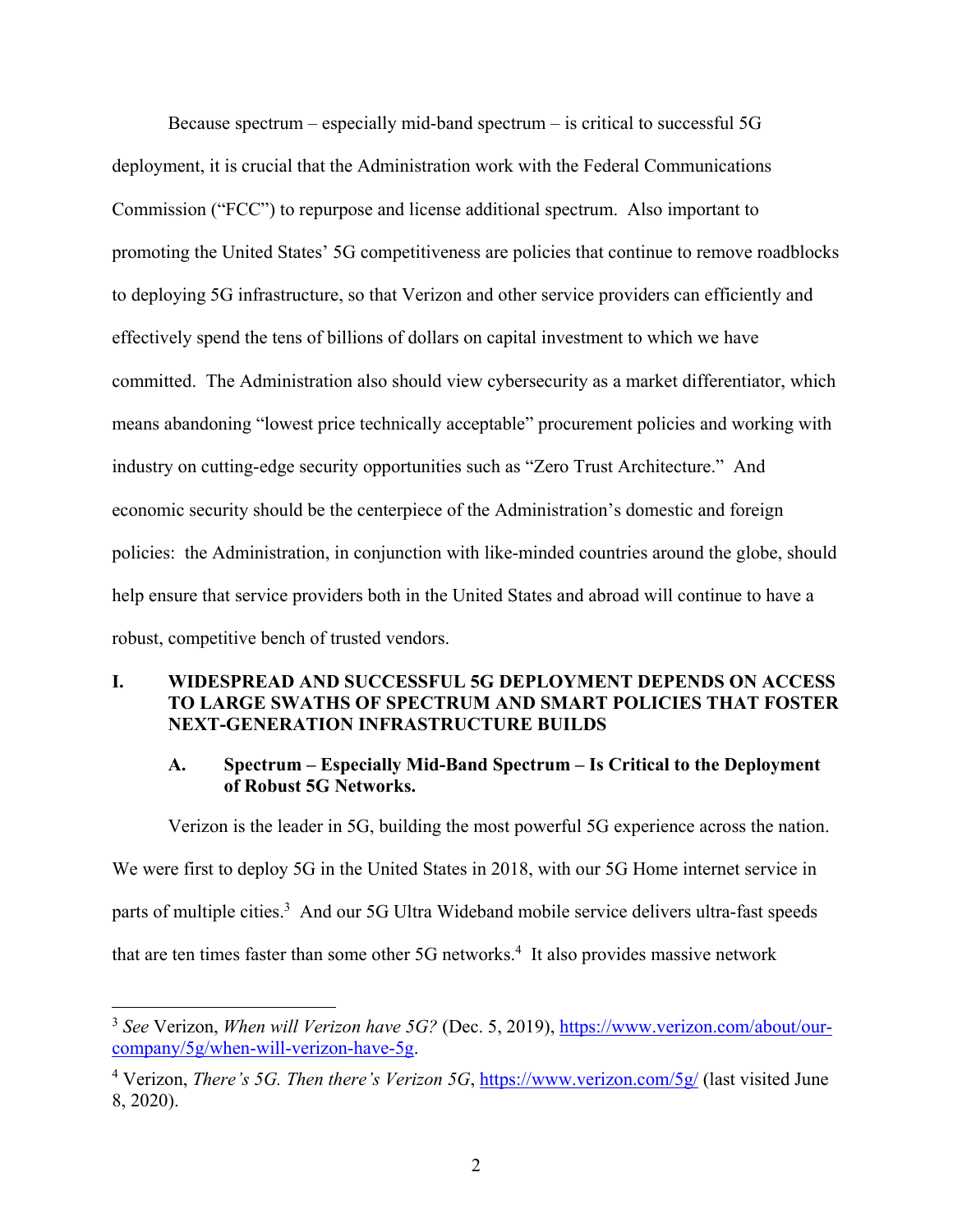capacity to support millions of connections, greatly reduces latency, and will fundamentally change the way we live, learn, work, and play. By focusing on public spaces, downtown areas, and stadiums and arenas (we are in 17 National Football League stadiums and seven arenas), we have targeted the areas that will benefit the largest number of people in our early stages of mobile deployment. We deploy our 5G Ultra Wideband mobile service using millimeter wave ("mmW") spectrum as a cornerstone in 35 cities across the country.<sup>6</sup> We are using a new technology, Dynamic Spectrum Sharing ("DSS"), in our low- and mid-band spectrum to allow us to leverage our spectrum to provide both 4G and 5G service. DSS allows us to use our spectrum more efficiently than ever before as the nation makes the transition from 4G to 5G networks.

As the Administration and the FCC are well aware, however, large, contiguous blocks of mid-band spectrum, made available for licensed, flexible-use service, will be critical for U.S. leadership in 5G. Over the past two years, the FCC has made extraordinary progress in unleashing new sources of spectrum for 5G. As part of its 5G FAST Plan,<sup>7</sup> the FCC has auctioned almost 5 gigahertz of high-band spectrum in the 24, 28, 37, 39, and 47 GHz bands.<sup>8</sup> Prior to that, the FCC repurposed low-band 600 MHz spectrum for flexible-use and 5G in the broadcast incentive auction.<sup>9</sup> Most important, the FCC has worked to address the dearth of licensed mid-band spectrum for 5G in the United States, including with its order to repurpose

<sup>5</sup> Verizon, *5G Mobile FAQs*, https://www.verizonwireless.com/support/5g-mobile-faqs/ (last visited June 8, 2020).

<sup>6</sup> Verizon, *Explore Verizon 5G Ultra Wideband coverage*, https://www.verizon.com/5g/coverage-map/ (last visited June 8, 2020).

<sup>7</sup> FCC, *The FCC's 5G FAST Plan*, https://www.fcc.gov/5G (last visited June 8, 2020). 8 *Id.* 

<sup>9</sup> *Id.*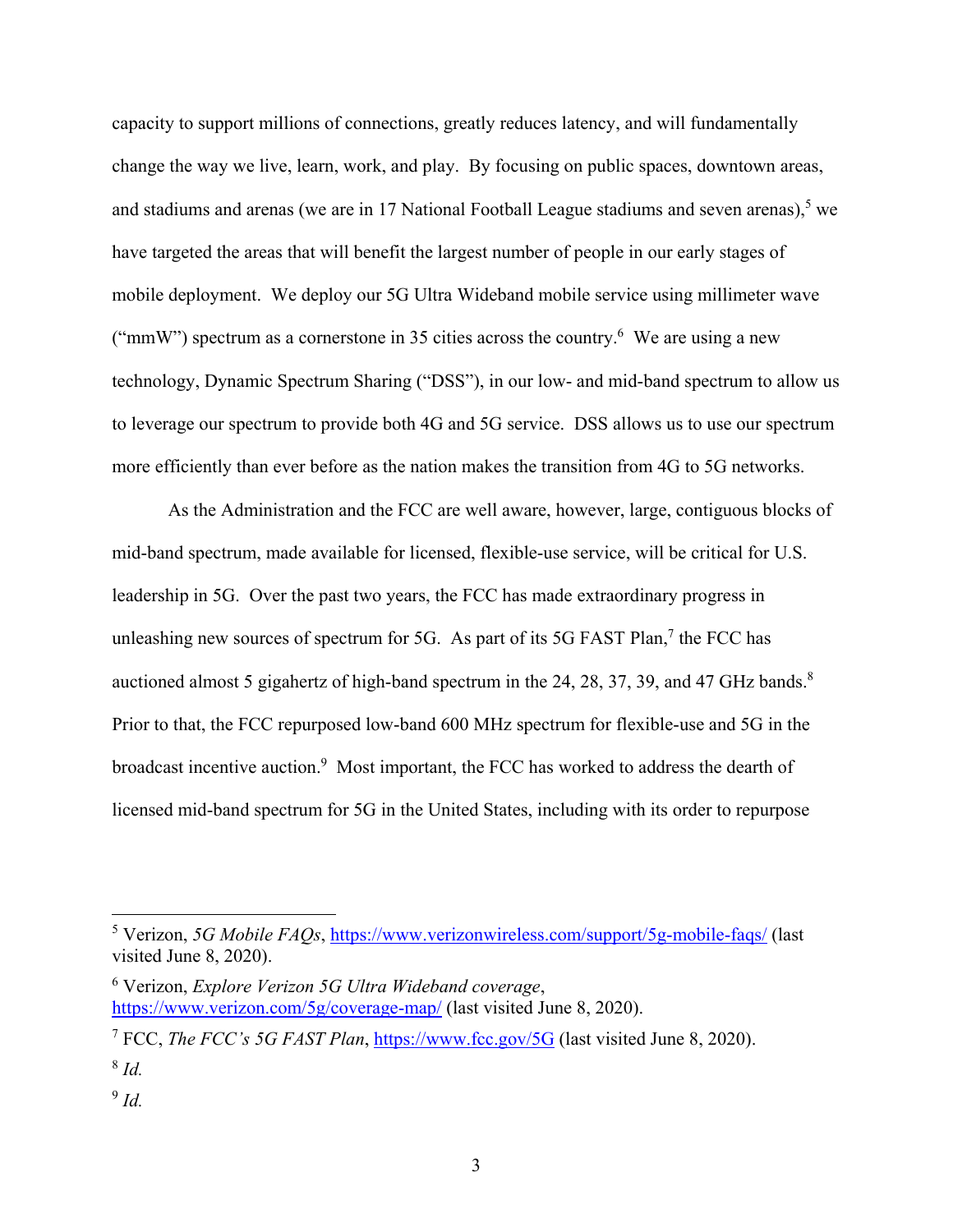280 megahertz of spectrum in the 3.7-3.98 GHz C-band for 5G use that will enable wide-band channelization.<sup>10</sup>

Despite this progress, additional mid-band spectrum will be needed to enable 5G coverage and capacity, so it is critical for the Administration and NTIA in particular to work closely with the FCC to repurpose and license as much additional mid-band spectrum as possible. In particular, we urge the government to move forward on repurposing the lower 3 GHz band.<sup>11</sup> Such spectrum should be made available in large, contiguous blocks to allow for improved efficiency, and technical rules should enable large-scale 5G deployments. Overly strict emission limits or power levels could unnecessarily constrain operations and reduce the coverage that can be provided.

### **B. Smart 5G-Friendly Infrastructure Policies are Equally Important to the Deployment of 5G.**

Policymakers also must commit to 5G-friendly infrastructure policy. Too often, federal, state, and local authorities erect burdensome roadblocks to the deployment of spectrum. The FCC and the Administration have taken significant steps in recent years to remove those obstacles,<sup>12</sup> but more work remains.

<sup>&</sup>lt;sup>10</sup> Expanding Flexible Use of the 3.7 to 4.2 GHz Band, GN Docket No. 18-122, Report and Order and Order of Proposed Modification, 35 FCC Rcd 2343 (2020).

<sup>11</sup> *See, e.g.*, NTIA Technical Report TR-20-546, *Technical Feasibility of Sharing Federal Spectrum with Future Commercial Operations in the 3450-3550 MHz Band*, Jan. 2020, https://www.ntia.doc.gov/files/ntia/publications/1-24-2020 ntia tr-20-546.pdf; Charles Cooper, Associate Administrator of the Office of Spectrum Management, NTIA, *NTIA Report Finds Viable Options for Spectrum Sharing in 3450-3550 MHz Band*, Jan. 27, 2020, https://www.ntia.doc.gov/blog/2020/ntia-report-finds-viable-options-spectrum-sharing-3450- 3550-mhz-band (noting that NTIA will report later this year on a further study of the 3100-3550 MHz band).

<sup>12</sup> *See, e.g.*, *Accelerating Wireless Broadband Deployment by Removing Barriers to Infrastructure Investment*, WT Docket No. 17-79, Second Report and Order, 33 FCC Rcd 3102 (2018) (streamlining tribal reviews of wireless deployment), *aff'd in part and rev'd in part*,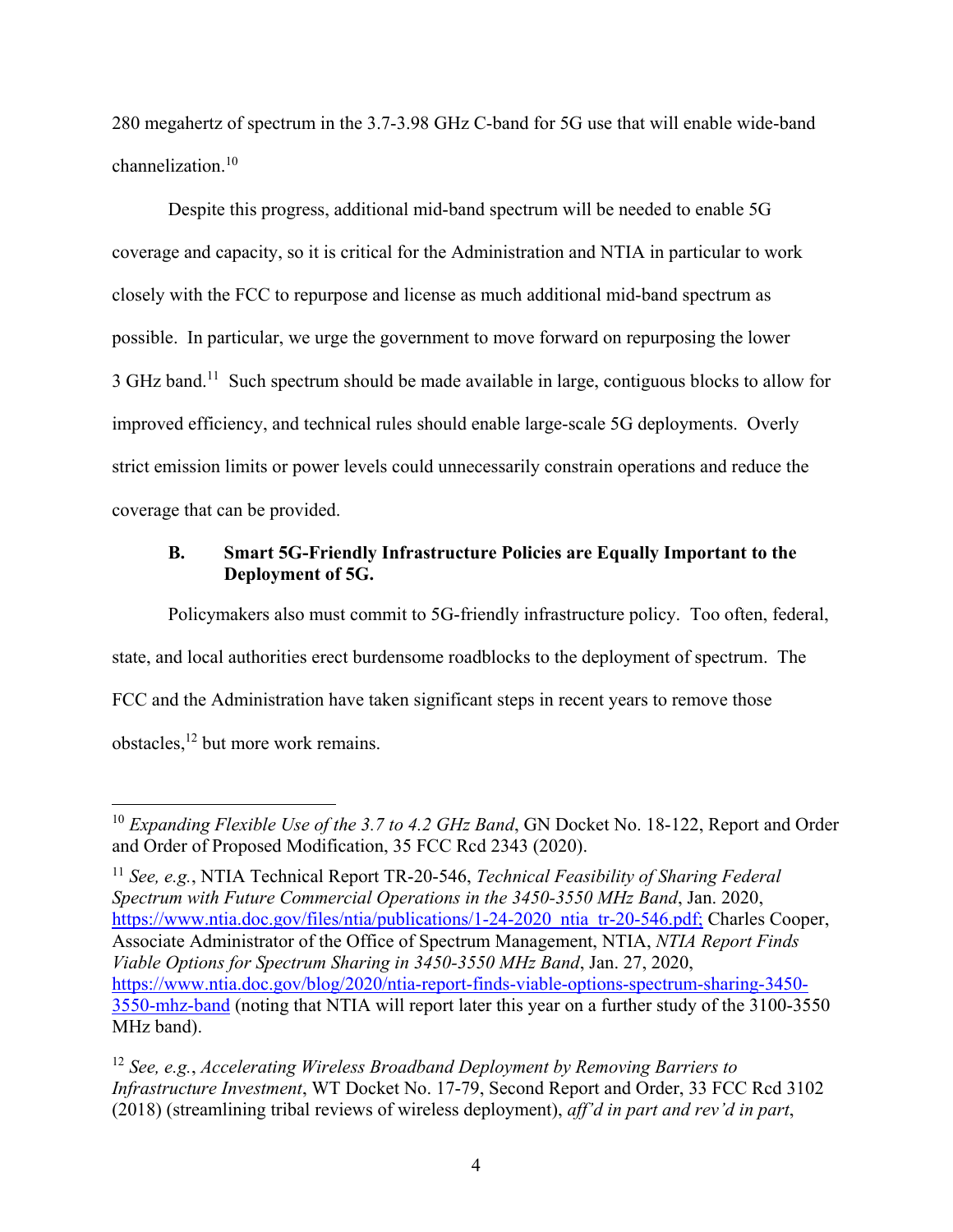First, technology-agnostic rules will help encourage 5G deployment. Federal regulations that govern infrastructure siting reflect yesterday's voice-centric networks and are not tailored for today's data-driven economy and the broadband networks that support it. Policies designed to promote broadband generally and 5G networks in particular should not be premised on a legal framework that turns on distinctions between voice and data networks.<sup>13</sup> Congress and the Administration should review that framework, eliminate outmoded distinctions, and enact laws and policies that affirmatively promote the deployment of broadband infrastructure.

Second, Congress should amend Section  $332(c)(7)$  to make clear that otherwise legitimate state and local interests in reviewing and approving the placement of broadband facilities must not undermine the compelling federal interest in promoting the deployment of broadband infrastructure. Congress should adopt shot clocks on state and local reviews of siting applications, enforced by "deemed granted" remedies in the event that states or localities do not act before the shot clocks expire. It should mandate cost-based rates for access to rights-of-way or to attach to structures within the rights-of-way, and make clear that states and localities may not discriminate in granting that  $access.^{14}$  To the extent that localities impose aesthetic requirements as part of the siting process, Congress should require that they be reasonable, nondiscriminatory, and disclosed in advance.

*United Keetoowah Band of Cherokee Indians v. FCC,* 933 F.3d 728 (D.C. Cir. 2019); *Accelerating Wireless Broadband Deployment by Removing Barriers to Infrastructure Investment*, WT Docket No. 17-79, WC Docket No. 17-84, Declaratory Ruling and Third Report and Order, 33 FCC Rcd 9088 (2018) ("*Small Cell Order*"), pets. for review pending, *Sprint Corp. v. FCC* (9th Cir.); Executive Order 13821, *Streamlining and Expediting Requests to Locate Broadband Facilities in Rural America*, 83 Fed. Reg. 1507 (Jan. 11, 2018); *Updates to the Regulations Implementing the Procedural Provisions of the National Environmental Policy Act*, Notice of Proposed Rulemaking, 85 Fed. Reg. 1684 (Jan. 10, 2020).

<sup>13</sup> *See, e.g.*, 47 U.S.C. §§ 253, 332, 1455(a).

<sup>14</sup> *See, e.g.*, *Small Cell Order*, 33 FCC Rcd 9088 (2018).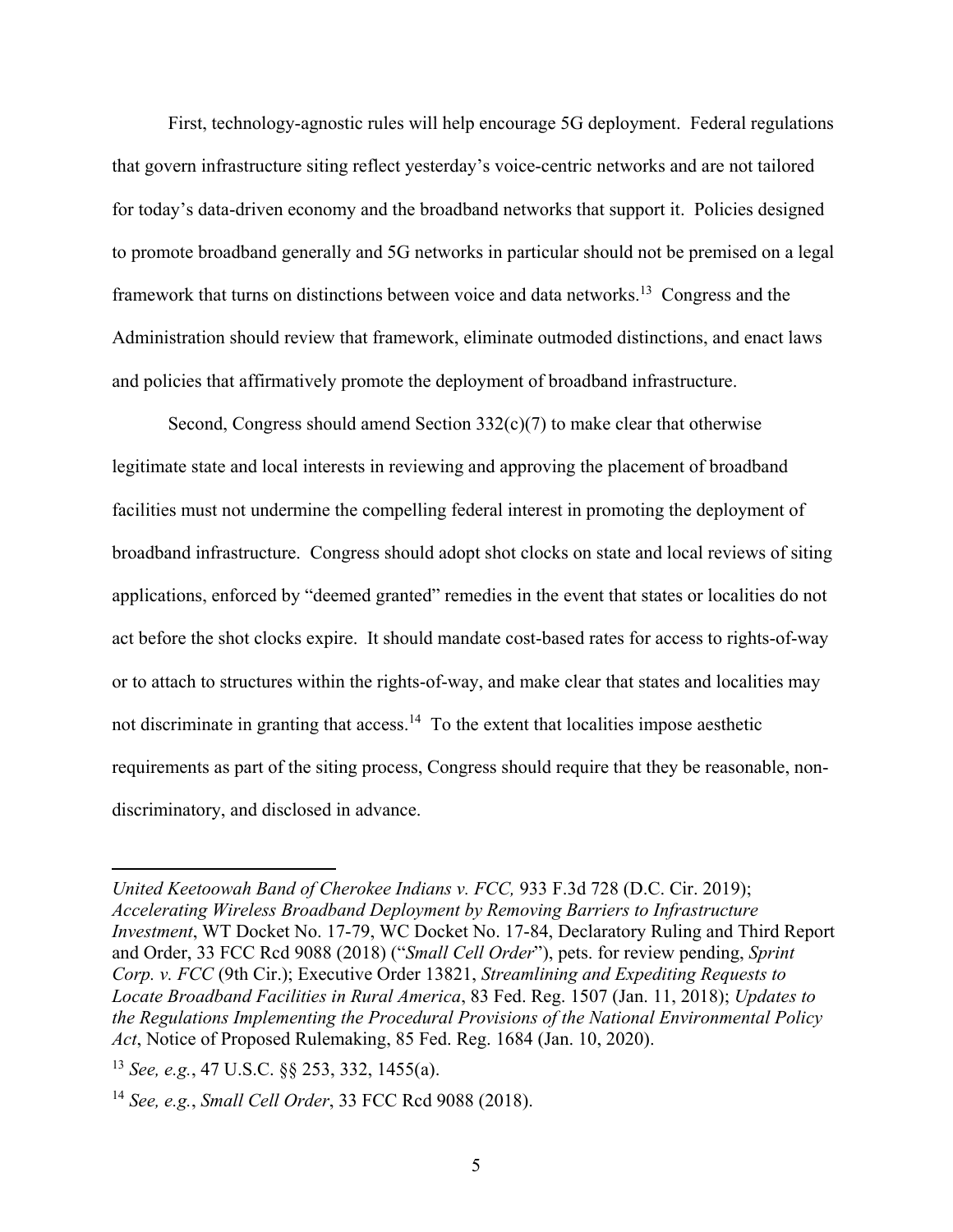Finally, Congress, the Administration, and the FCC should work together to eliminate costly, dilatory, and unnecessary environmental and historic preservation reviews of certain wireless infrastructure. Too often, 5G infrastructure deployment is delayed by regulatory approval processes that almost never result in any findings of harm. Small wireless facilities are typically deployed in rights-of-way either on existing structures – like utility poles and street lights – or on new poles designed to blend with the environment. These poles pose no threat to the environment because the area around them has been developed, and any effects to historic properties can be eliminated by reasonable design criteria and by placing new poles on previously developed ground (such as rights-of-way). Recently, the President issued an Executive Order requiring the executive agencies to take steps to eliminate environmental barriers to infrastructure deployment.<sup>15</sup> In furtherance of that order, Congress and the U.S. government generally should eliminate environmental and historic preservation reviews of certain small wireless facilities.<sup>16</sup>

## **II. THE U.S. GOVERNMENT SHOULD LEVERAGE PRIVATE SECTOR ADVANCES TO PROMOTE ROBUST 5G SECURITY PRACTICES**

#### **A. Security Drives Verizon's Design and Operation of Its 5G Network.**

The advent of 5G communications will provide dramatic increases in both bandwidth and upload/download speeds, and extraordinary decreases in latency. Together, these improvements will not only expand technical capabilities but also drive exponential increases in the number of connected devices in every sector of the economy. The 5G revolution will thus also expand the "attack surface" for cyber threats, including sabotage and espionage by sophisticated actors, both

<sup>15</sup> Executive Order 13927, *Accelerating the Nation's Economic Recovery from the COVID-19 Emergency by Expediting Infrastructure Investments and Other Activities*, 85 Fed. Reg. 35165 (June 9, 2020).

<sup>16</sup> *See, e.g.*, 47 C.F.R. § 1.6002(l) (defining small wireless facilities).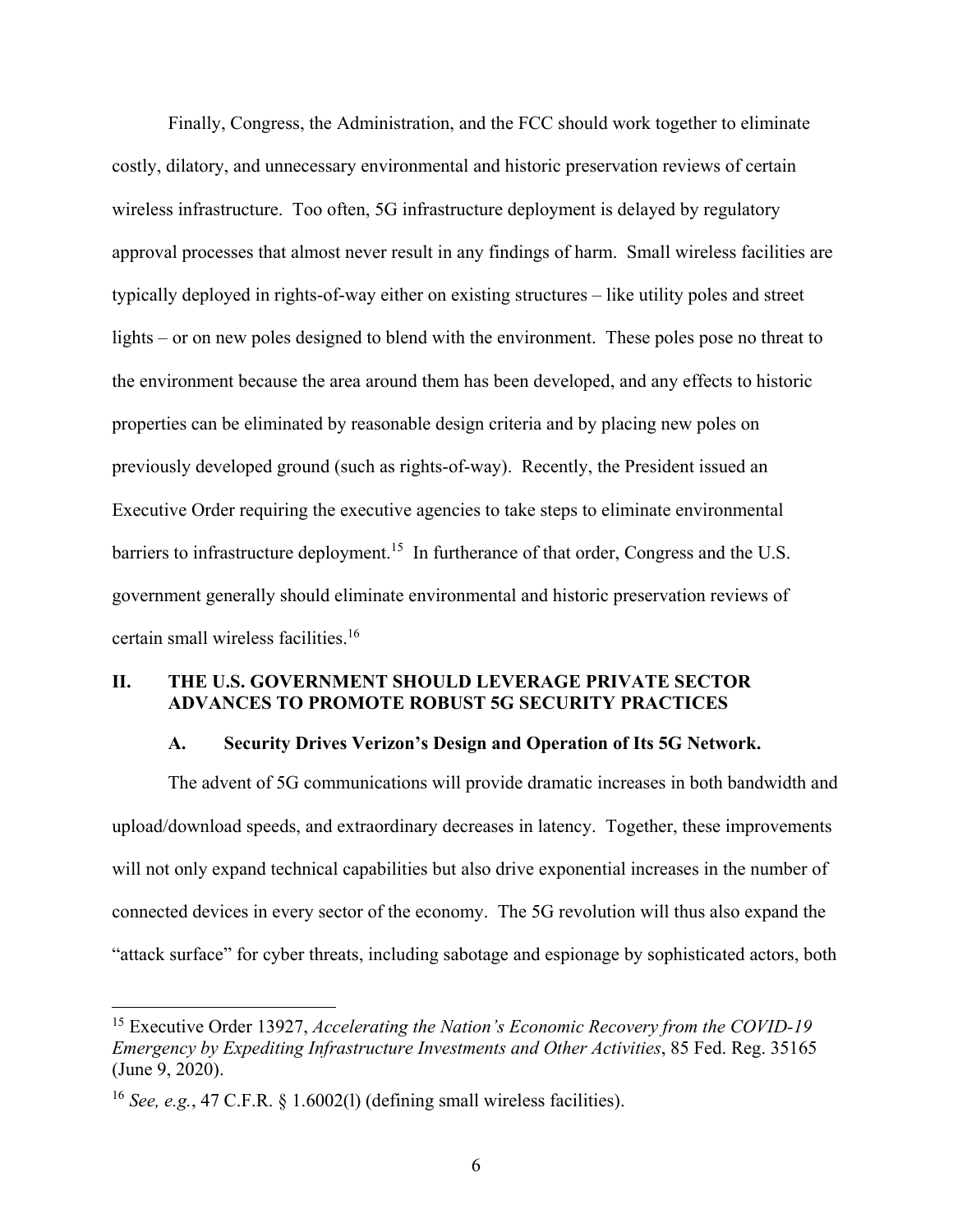through the convergence of the cyber and physical worlds and through the massive increase in all types of digital data. Technological advancements throughout history have created opportunities for both good and bad actors, and there is no doubt that criminals, spies, and saboteurs will seek to leverage 5G to their malicious ends.

Verizon designs and deploys its 5G network with full awareness of these threats, and we operate and improve the security functions of our network in a manner that accounts for them. In short, security drives how Verizon builds and operates its 5G network. Our goal is to make sure every element of our 5G network implements security controls that deliver confidentiality, integrity, and availability, so that the overall network provides subscribers with a secure communications channel, and so that security is yet another factor that makes our wireless network best in class. Verizon's approach to securing our 5G network rests on four pillars:<sup>17</sup>

- 1. **Leveraging Verizon's Leading Global Security Capabilities.** The first pillar of Verizon's approach to securing our 5G network is leveraging our existing leading global security capabilities, including: (1) physical security of our facilities, penetration testing of key systems, an enterprise vulnerability management program, global security operations centers, supply chain security practices relying on trusted vendors that have undergone our rigorous vetting processes, and best-in-class security governance programs; (2) partnerships with industry groups such as such as the Communications Information Sharing and Analysis Center ("Comm ISAC"), the FCC's Communications Security, Reliability, and Interoperability Council ("CSRIC"), the Alliance for Telecommunications Industry Solutions ("ATIS"), and the Department of Homeland Security's ("DHS") Information and Communications Technology ("ICT") Supply Chain Risk Management ("SCRM") Task Force; and (3) a global backbone network providing visibility into worldwide threats that Verizon uses to inform the defense of its networks.
- 2. **Deploying Security Features from 5G Standards.** The second pillar of Verizon's approach to securing our 5G network is leveraging new security features that are part of the 3rd Generation Partnership Project ("3GPP") 5G technical standards, which we ourselves have helped develop, to provide new security features that did not exist in

<sup>&</sup>lt;sup>17</sup> *See generally* Verizon White Paper, "First Principles for Securing 5G: The Design, Deployment, Operation, and Innovation of Secure 5G Networks" (Dec. 2019), *available at* https://enterprise.verizon.com/resources/biz/whitepapers/first-principles-for-securing-5G-whitepaper.pdf.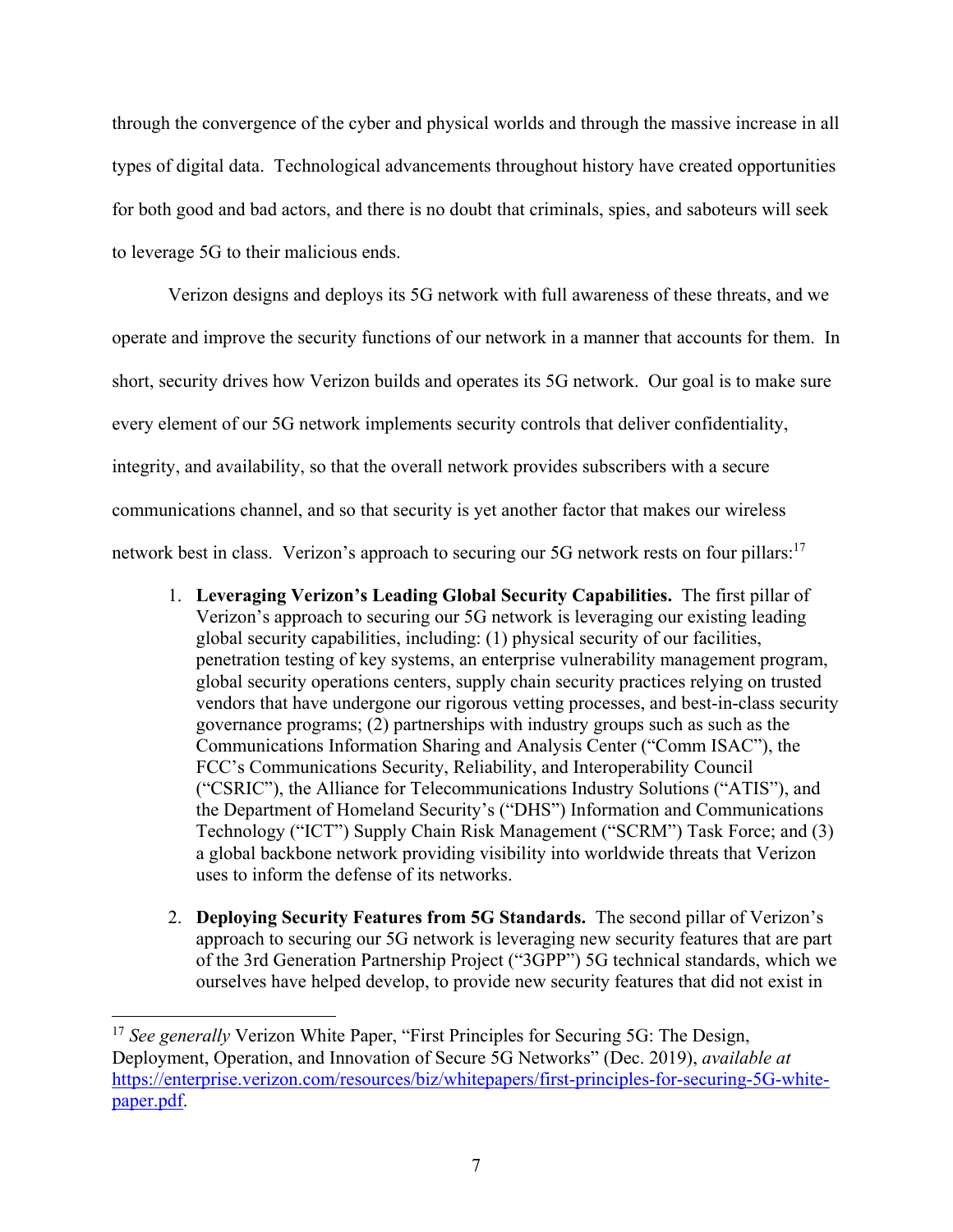previous generations of wireless technology. Verizon's 5G network will implement numerous such features to enhance security, and 3GPP's new trust model and security architecture have informed our implementation decisions. These include: (1) user equipment security features include protecting information that could be used to identify and track a subscriber, preventing attackers from modifying user traffic, and ensuring subscribers only connect to trusted cell sites; (2) Radio Access Network ("RAN") security features provide secure communications on all RAN interfaces and include extra protections at places that are vulnerable to physical attacks; and (3) Core Network security features include specialized network functions and enhanced protections for the new Service-Based Architecture ("SBA") that network functions will use to communicate.

- 3. **Enhancing Security via Features Unique to Verizon's 5G Implementation.** The third pillar of Verizon's approach to securing our 5G network is enhancing security by building in unique features. We routinely assess the software and hardware that goes into our network, and we employ rigorous, documented policies and procedures for secure configuration and operation of equipment and devices we deploy throughout the network. We take advantage of flexibility in 5G standards to design, implement, and deploy our network with this heightened security posture. Verizon's unique security features include: (1) design decisions built on Verizon's robust 4G LTE security principles as well as tailoring redundancy models and security features for each network function; (2) implementation that provides a robust device certification process, hardening key infrastructure services and network interfaces, and securely provisioning and booting network functions; and (3) deployment capabilities to utilize core services such as Public Key Infrastructure, access management, security analytics, vulnerability scanning, and software scanning.
- 4. **Enabling Advanced Customer-Facing Security Services.** The fourth pillar of Verizon's approach to securing our 5G network is using 5G's new capabilities to enable new customer-facing security services. 5G provides unprecedented flexibility and agility to create services on demand at locations throughout the network. We will leverage this to offer customers new services that were otherwise not possible. These capabilities include: (1) "network slicing," which provides various levels of isolation and resource guarantees to customers' service needs; (2) orchestration that dynamically instantiates security services for customer applications and devices; and (3) Multi-Access Edge Computing ("MEC"), which will host latency-sensitive, network-based security services that are tailored for customer applications and devices.

These four pillars and their associated features for 5G build upon 4G security, improve it in key areas, and provide an overall higher level of security in 5G than in 4G LTE. Verizon's 5G implementation builds additional capabilities to make our 5G security a differentiator in the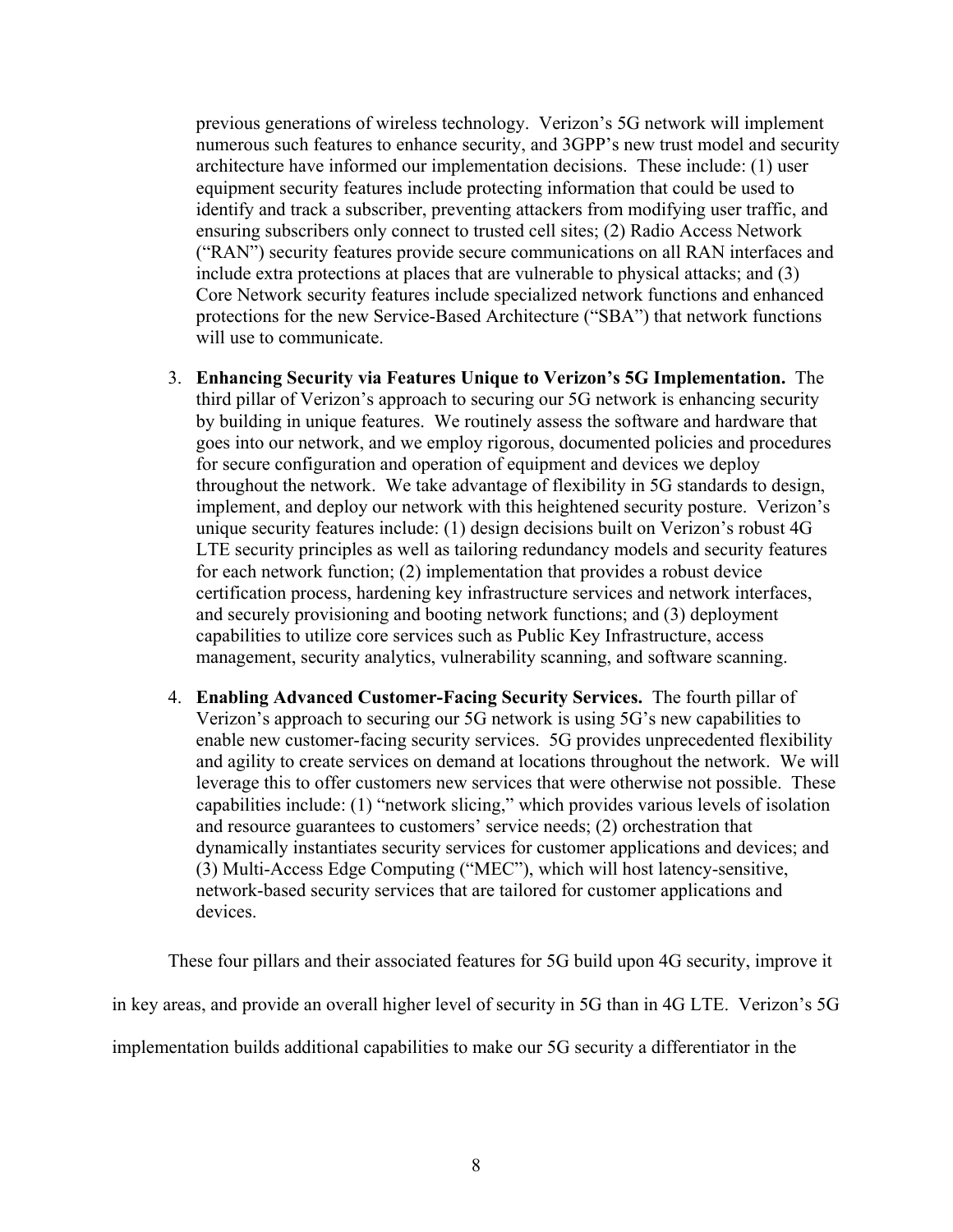marketplace. Combined, these characteristics make Verizon's 5G network more secure than what was possible under 4G LTE and previous generations.

#### **B. U.S. Government 5G Initiatives and Procurement Authority Should Advance Specialized Security Capabilities.**

Based on this foundation of security-oriented innovation in the design and operation of Verizon's own 5G network, we urge policymakers to appreciate that depending on the care, expertise, and technical rigor with which a 5G network is deployed – particularly in the early deployment of 5G – such networks can vary widely in their capabilities and security. We thus recommend that the U.S. government orient its 5G initiatives and its own procurement of 5G services and capabilities around the goal of advancing specialized security capabilities. There are many methods by which the U.S. government can do this, but we recommend focusing on two concrete steps to promote 5G networks with best-in-class security: (1) leveraging the Department of Defense ("DoD") 5G testbeds to advance "Zero Trust Architecture" ("ZTA") in 5G, and (2) eliminating the "lowest price technically acceptable" standard for all federal procurement pertinent to 5G services in all agencies, including DoD, and instead using a balance between lowest price and other critical capabilities such as security to decide on procurement.

*Advancing "Zero Trust Architecture" in DoD 5G Testbeds.* ZTA avoids blind trust in any internal or external component of the network and instead authenticates everything that connects to or communicates within the network. For specialized and sensitive 5G services, ZTA should become the standard for devices connecting to and applications traversing 5G networks, and it is something 5G networks should seamlessly enable to ensure application layer security.<sup>18</sup> To reach this ambitious goal, Verizon is working through the National Spectrum

<sup>&</sup>lt;sup>18</sup> In combination with a secure 5G network, Zero Trust Architecture ensures a full stack solution, from fiber to MPLS to MEC to Core to RAN.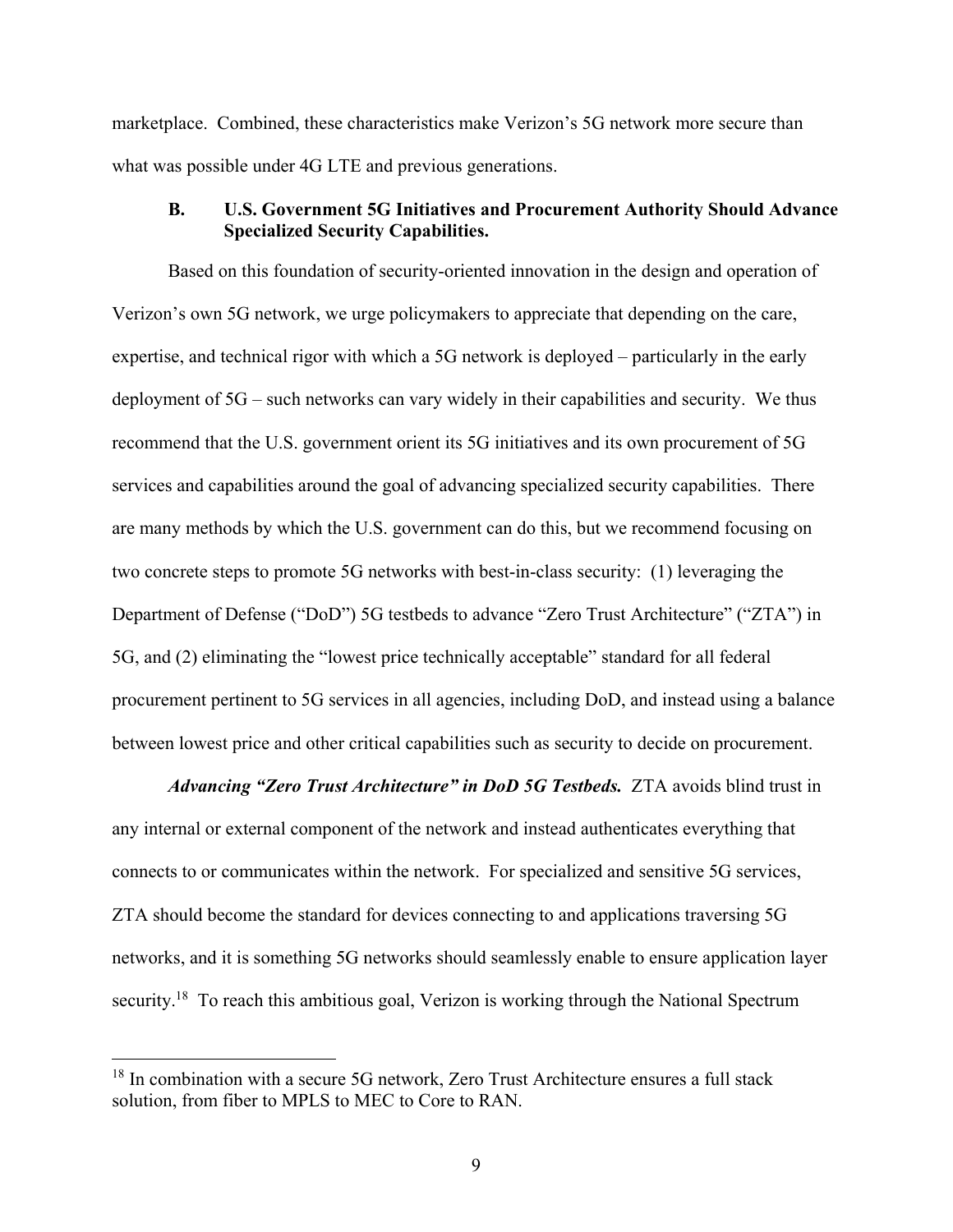Consortium to develop a DoD 5G testbed that will advance both ZTA and domestic software development through MEC. Verizon is creating a secure application platform that rides on top of its secure 5G network, relying on a Software Defined Perimeter ("SDP") to enable this secure 5G overlay that can be managed by partners, including government customers. Verizon's Zero Trust Architecture enables partners to manage access rights, identity, key management, and encryption algorithms within a 5G network slice, which we believe will be valuable in mission-critical 5G use cases in both the private sector and government, ranging from smart cities, to autonomous driving, to smart energy applications. The awards for the first group of DoD 5G testbed facilities will be announced this summer, and Verizon is actively shaping, partnering on, and bidding for these opportunities. We commend DoD and the National Spectrum Consortium for their leadership on these initiatives, and we urge them to leverage the testbeds to advance ZTA.<sup>19</sup>

#### *Eliminating "Lowest Price Technically Acceptable" for 5G Procurement.* Section 880

of the John S. McCain National Defense Authorization Act of 2019 requires avoidance of Lowest Price Technically Acceptable ("LPTA") source selection criteria when use would deny the government certain technical and other benefits, particularly in procurements of IT, cybersecurity, telecommunications, and other related services.<sup>20</sup> Verizon supports the ongoing rulemaking to implement this requirement, and as we argued in that proceeding, the government

 $19$  In addition to its engagement with DoD, Verizon is also teaming with the Department of Energy's Pacific Northwest National Laboratory ("PNNL") to bring 5G Ultra Wideband to its Richland, Washington site. Together, Verizon and PNNL will explore opportunities for 5G to impact some of the world's greatest science and technology challenges in areas like cybersecurity, energy efficiency, and scientific discovery. With Verizon's 5G network onsite, PNNL researchers will test how 5G Ultra Wideband's super-fast speeds and increased bandwidth can enhance emerging tech like machine learning, artificial intelligence ("AI"), and augmented reality and virtual reality ("AR/VR") applications that are used in everything from public safety to computing and analytics. *See* https://www.verizon.com/about/news/verizon-businessnational-lab.

<sup>20</sup> Pub. L. 115-232, 41 U.S.C. § 3701.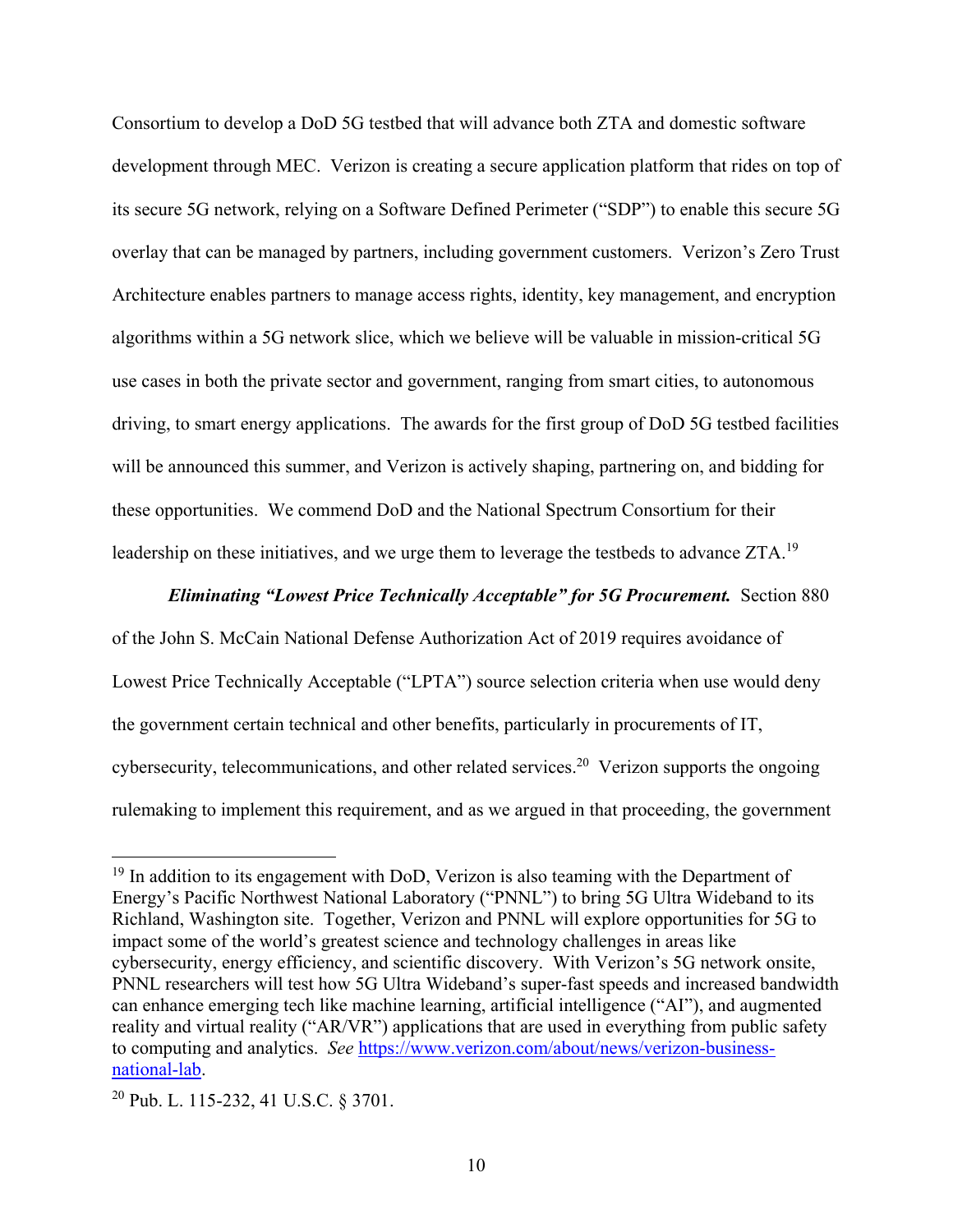should issue a final rule that requires avoidance of LPTA in "both DoD and civilian agency procurements."<sup>21</sup> The proposed rule would exclude DoD from this requirement, which risks denying DoD – and its future missions relying on secure 5G services – "the benefits of cost and technical tradeoffs in the source selection process" that Congress plainly intended in Section 880.<sup>22</sup> In short, secure 5G at the DoD and throughout the government should be a cutting-edge service that leverages specialized security capabilities, and should not be subject to the routine procurement standard of "lowest price technically acceptable."

# **III. U.S. POLICY AT HOME AND ABROAD SHOULD PROMOTE VENDOR DIVERSITY AND ECONOMIC SECURITY**

# **A. A Diverse Bench of Trusted, Global 5G Vendors Is Critical to U.S. Economic Security.**

Underlying the development of any secure 5G network is the availability of a diverse,

competitive marketplace of trusted vendors of network hardware and software. A wide array of

innovation drivers and competitive vendors is an indispensable economic and security imperative

for Verizon, for other 5G service providers, and for the United States.<sup>23</sup> In fact, both the Notice

and the 5G Strategy underlying it take the fundamental importance of vendor diversity as a

<sup>&</sup>lt;sup>21</sup> Verizon filing to General Services Administration, Letter from Brian R. Kennedy, Sr. Managing Assoc. General Counsel, Public Policy Law & Security (Legal), "Re: Comments on FAR Case 2018-016, Lowest Price Technically Acceptable Source Selection Process" (Dec. 2, 2019).

<sup>22</sup> Pub. L. 115-232, 41 U.S.C. § 3701.

<sup>23</sup> *See, e.g.*, Elsa B. Kania, *Securing Our 5G Future*, Center for a New American Security, Nov. 7, 2019, https://www.cnas.org/publications/reports/securing-our-5g-future ("The U.S. government should explore opportunities to diversify and rebalance its existing dependencies in supply chains and vendors."); Martijn Rasser, *Setting the Stage for U.S. Leadership in 6G*,

Lawfare, Aug. 13, 2019, https://www.lawfareblog.com/setting-stage-us-leadership-6g

 <sup>(</sup>trusted vendor diversity needed to build secure 5G networks); Lucy Patchett, *UK plans diversification of telecoms supply chain*, CIPS Supply Management, July 23, 2019, https://www.cips.org/supply-management/news/2019/july/uk-plans-diversification-of-thetelecoms-supply-chain/.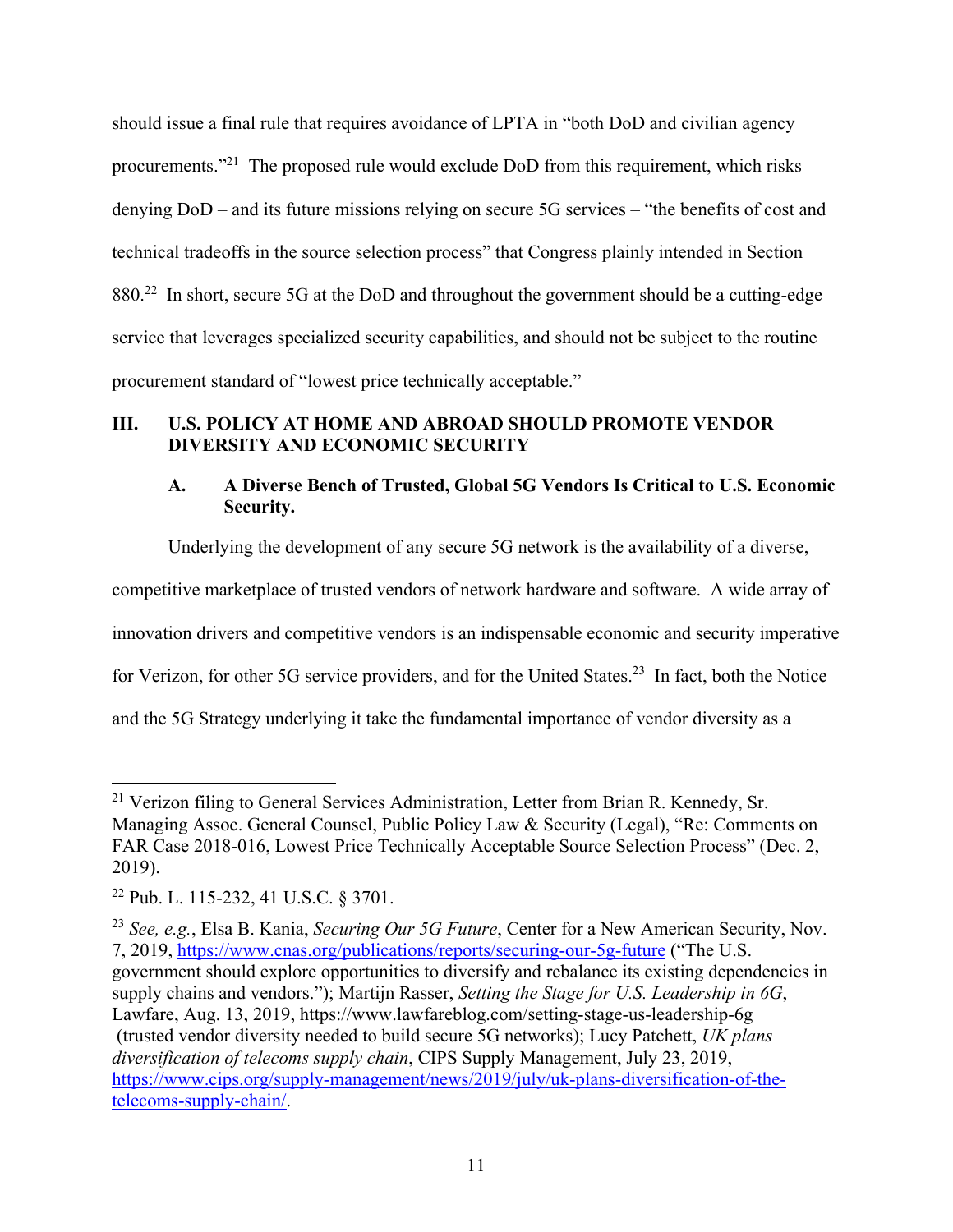given; the Notice does not ask *whether* the U.S. government should "promote 5G vendor diversity and foster market competition" but instead focuses on *how* it should do so.<sup>24</sup>

This challenge must be taken head-on now. To put it bluntly, we risk over the long term lacking the diverse bench of trusted vendors we need to maintain U.S. leadership in the 5G world. It is widely acknowledged that certain foreign companies currently squeeze the global communications network supply chain by undercutting trusted vendors through a mix of aggressive pricing and government supports. This has resulted in dwindling global market share for trusted suppliers of wireless network technologies.

While the Administration is right to acknowledge and confront this economic reality, it must do so via a comprehensive government approach with all agencies and regulators rowing in the same direction. Initiatives could include both bilateral and multilateral efforts to leverage the combined market power of different countries to oppose the non-market supports enjoyed by untrusted vendors. These could include coordinating efforts around international trade and leveraging the combined export financing of like-minded countries to support trusted existing and new entrants in the global marketplace. The U.S. government also should leverage U.S. R&D funding to support funding research into future wireless technologies beyond 5G (*e.g.*, 6G).

<sup>24</sup> Notice at 32,017; *see also* National Strategy to Secure 5G of the United States of America at 6-7 (Mar. 2020) ("5G Strategy"), *available at* https://www.whitehouse.gov/wpcontent/uploads/2020/03/National-Strategy-5G-Final.pdf ("The United States Government will work with the private sector, academia, and international government partners to adopt policies, standards, guidelines, and procurement strategies that reinforce 5G vendor diversity to foster market competition. The United States Government will join private sector and international partners in designing market-base incentives, accountability mechanisms, and evaluation schemas to assess diversity, component transparency, fair financing, and competition across the 5G technology landscape as a means to better secure the global network and protect American values of openness, security, and interoperability.").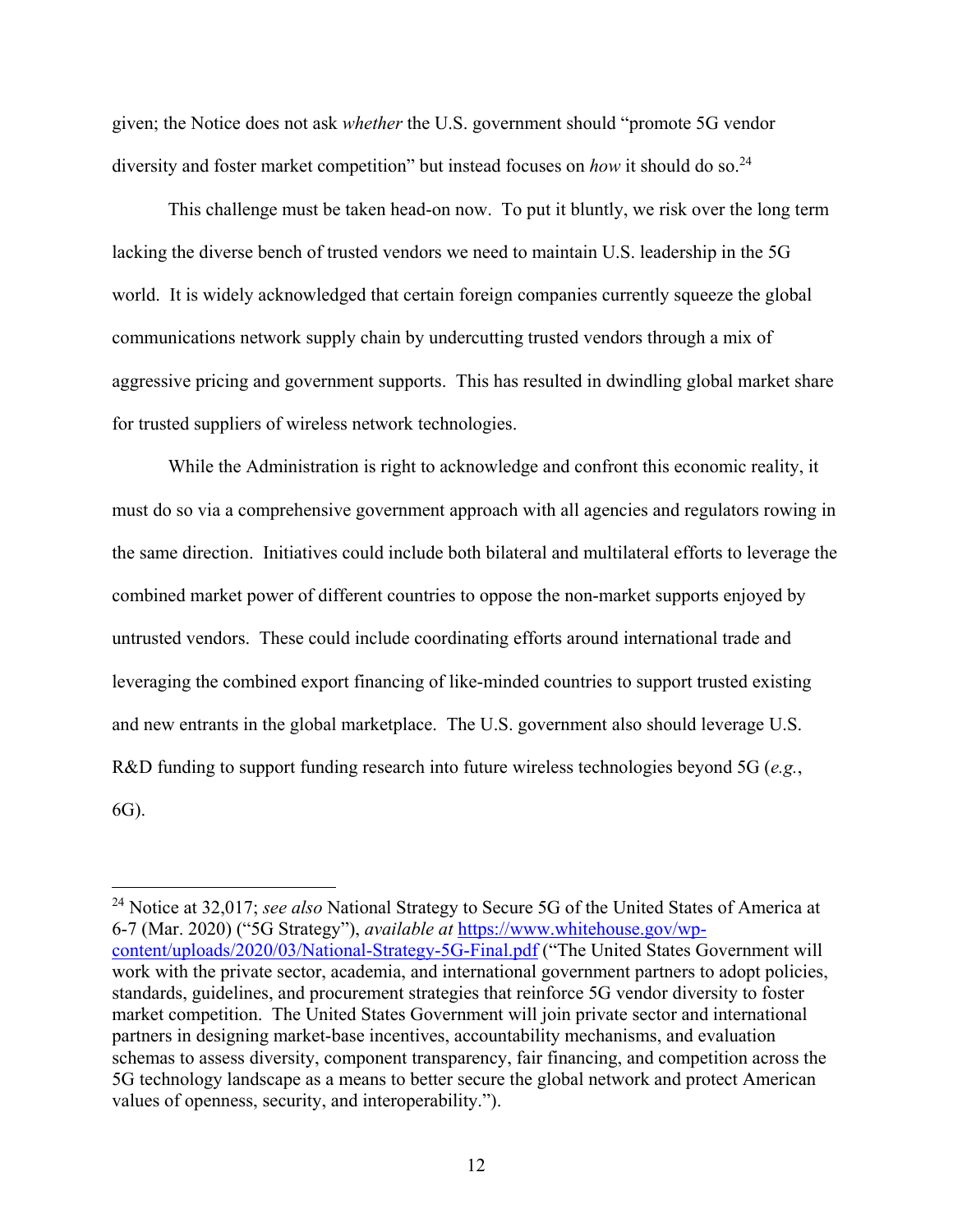The Administration should ensure that federal agencies, and associated private sector initiatives formed in partnership with (or at the request of) government agencies, coordinate and not duplicate efforts. For instance, the ICT SCRM Task Force, organized through the DHS National Risk Management Center, has multiple working groups studying the minimization of risk through vendor selection. Meanwhile, the FCC is exploring means of fulfilling its statutory directive to identifying replacements for vendors and equipment that pose national security risks. The Administration's 5G strategy should be geared toward facilitating coordination between these efforts so that they complement and reinforce each other.

### **B. Open RAN Holds Promise, But Is Not By Itself Sufficient to Promote Diversity and Competition in the Vendor Market.**

As evidenced by Verizon's leadership in the O-RAN Alliance and the Open RAN Policy Coalition, Verizon believes that standards-based open interfaces within Radio Access Networks can help promote a new competitive and diverse market of RAN vendors over the long term. Open RAN is thus a tool to promote vendor diversity and to level the competitive playing field in a RAN market that, as noted above, has become increasingly consolidated in recent years. Carriers need a robust set of competitive options to choose from in the trusted vendor market, and standards-based open and interoperable RAN can help provide those options by making room for smaller players and new combinations of innovative network components from multiple trusted vendors. More broadly, open RAN is fundamentally about innovation, including in software; this is where the future of 5G lies, and where the United States and its allies lead. Verizon therefore encourages the Administration to bear in mind the potential of open RAN as part of the vendor diversity solution.

But we urge policymakers not to rely solely on the promise of open RAN. The strategic imperative of achieving greater supplier diversity will not be solved by open RAN alone in the

13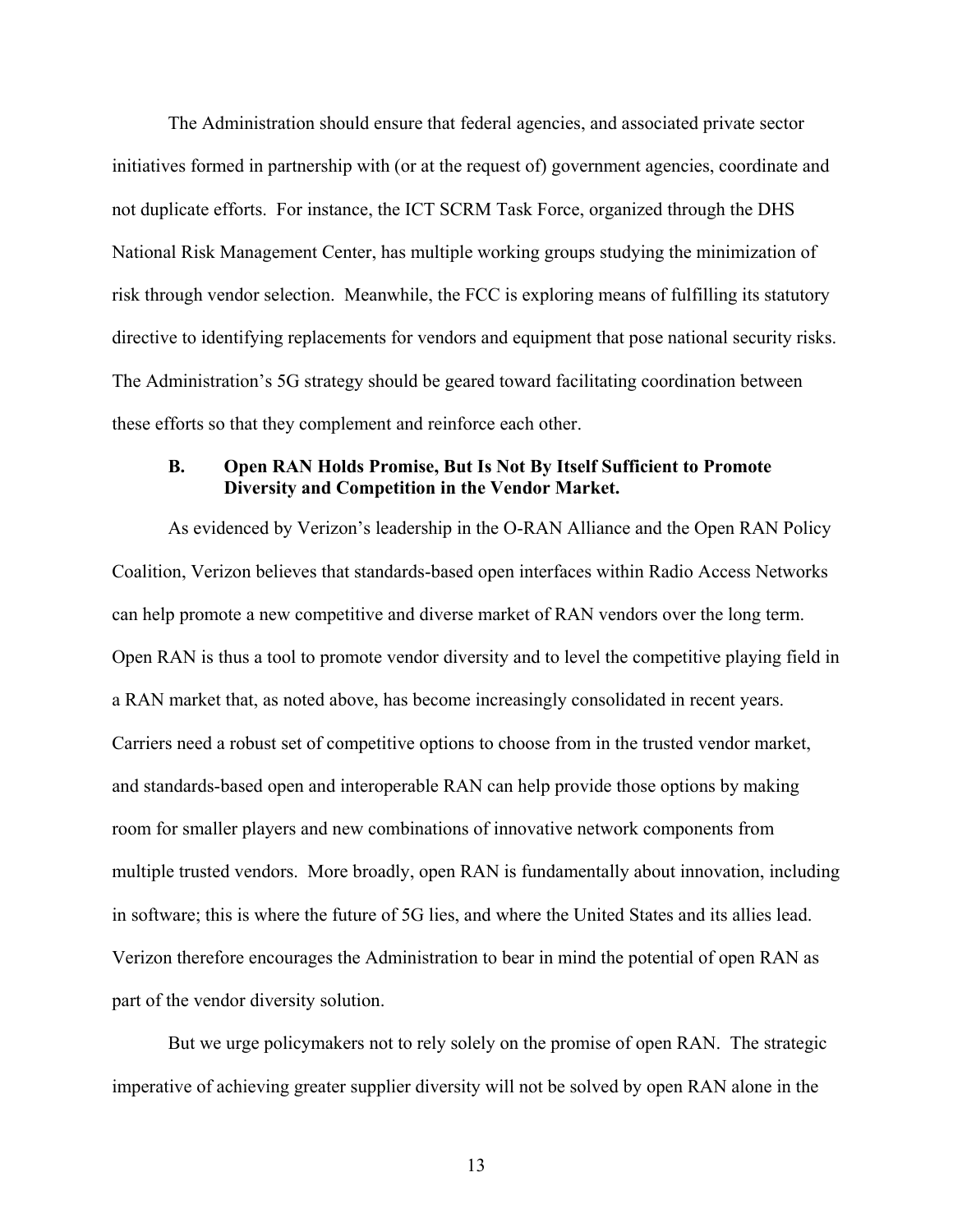face of the strategic government support enjoyed by untrusted suppliers. Policy efforts to advance open RAN must also be accompanied by parallel efforts to enable a more robust and competitive supplier ecosystem both in the United States and globally. We therefore urge the Administration and U.S. allies to continue to coordinate to promote policies that implement the Prague Proposals' call for "open, interoperable, secure standards, and industry best practices to promote a vibrant and robust cyber security supply of products and services."<sup>25</sup> That requires broader policies to ensure a level playing field for all global 5G vendors. The global market represented by the 32 vibrant market democracies promoting these principles constitute a market large enough to sustain a diverse and competitive vendor base; by contrast, U.S. policies that focus narrowly on the domestic U.S. market would fall short. Verizon therefore urges the Administration to take a broad view of policies and private sector and government allies necessary to create and maintain a diverse set of trusted vendors.

<sup>25</sup> The Prague Proposals at 5, https://www.vlada.cz/assets/media-

centrum/aktualne/PRG\_proposals\_SP\_1.pdf; H. Res. 575,  $\S$  2 (Jan. 8, 2020) (restating the text of the Prague Proposals).